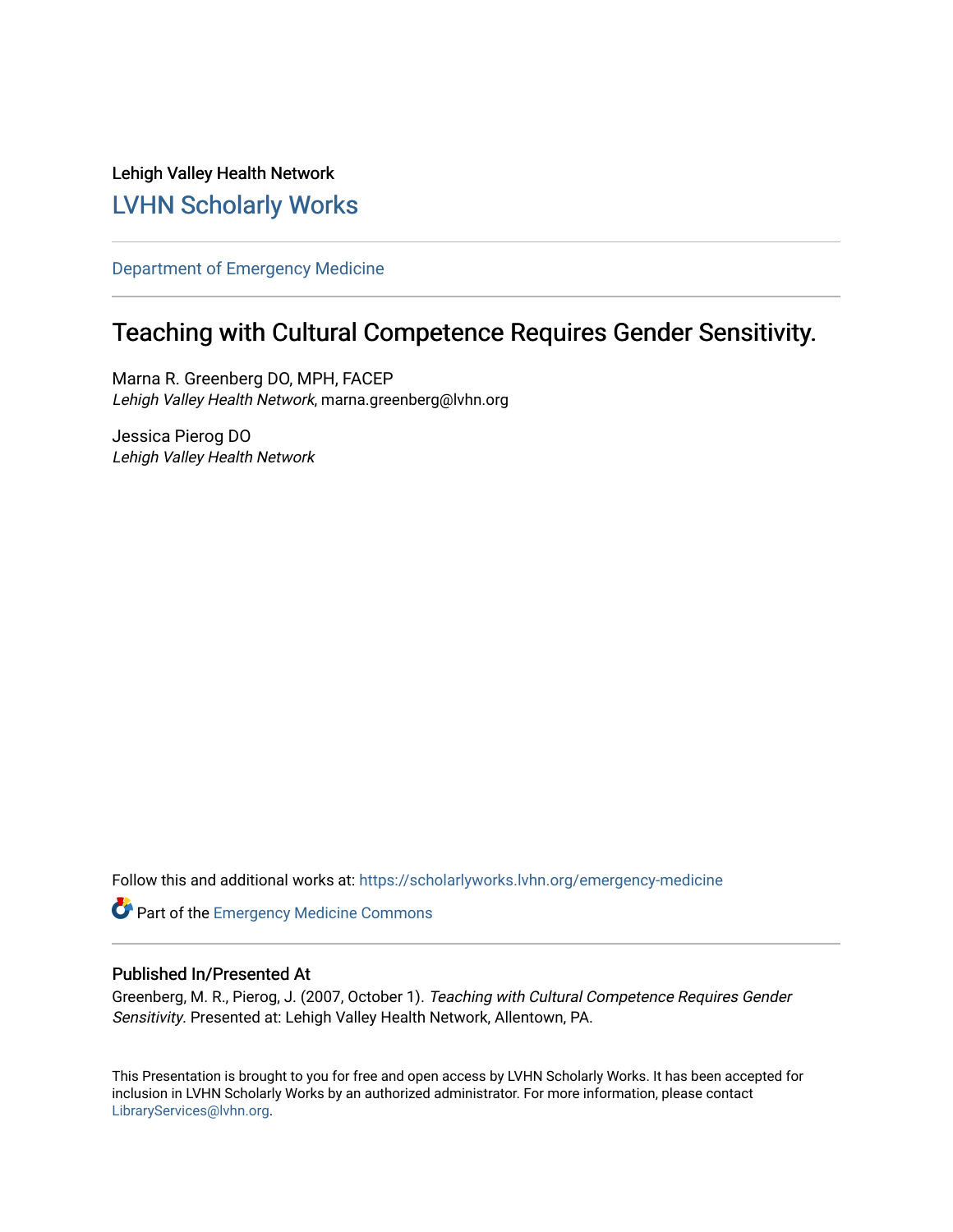# **TEACHING WITH CULTURAL COMPETENCE REQUIRES GENDER SENSITIVITY**

Marna Rayl Greenberg, D.O., FACEP Jessica Pierog, D.O. Lehigh Valley Hospital, Allentown, PA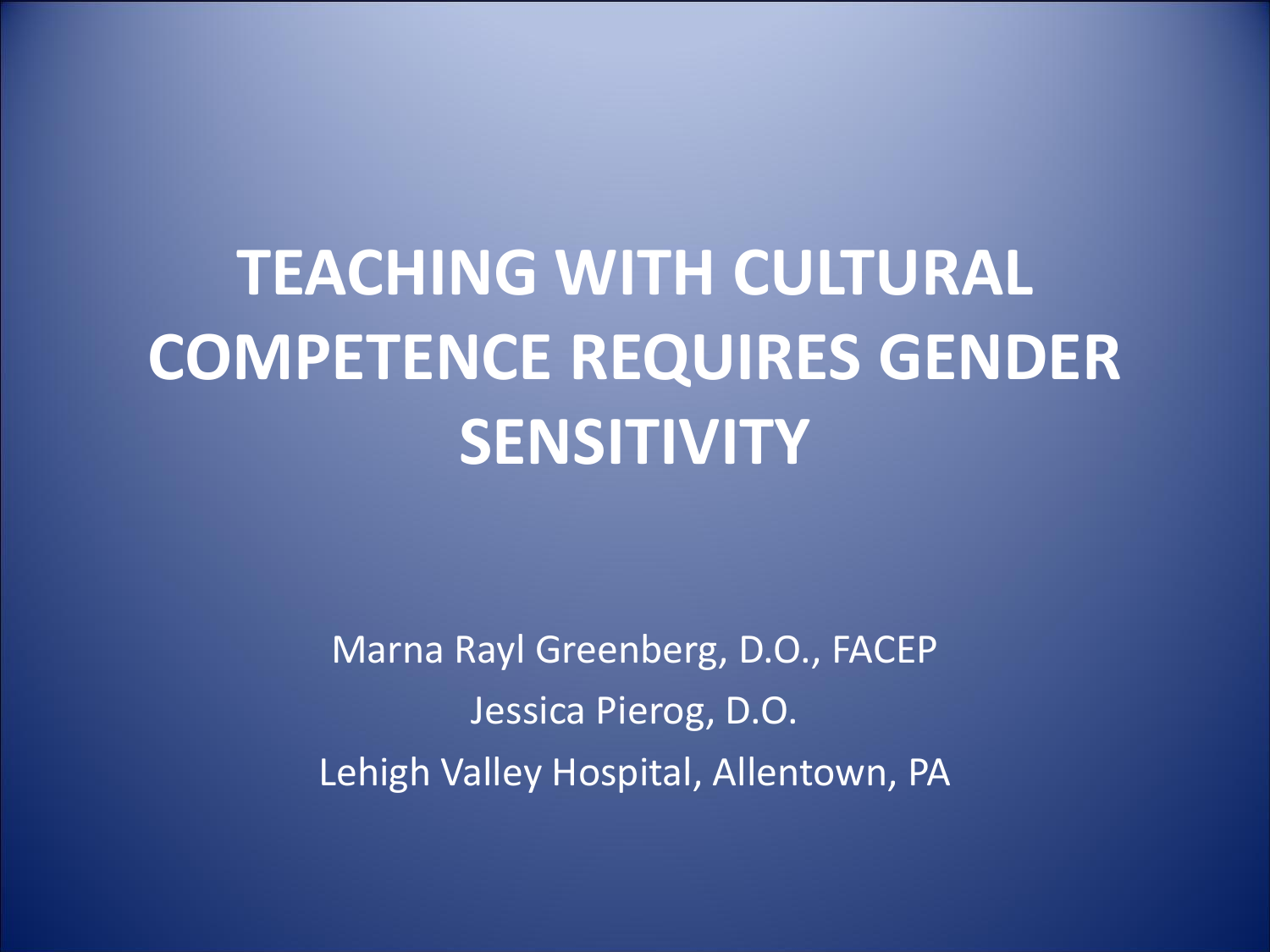

 Exploration of AHA revised ACLS materials for gender sensitivity

 $\checkmark$  Evaluation of potential bias in simulation & teaching

 $\checkmark$  Illustration of culturally competent education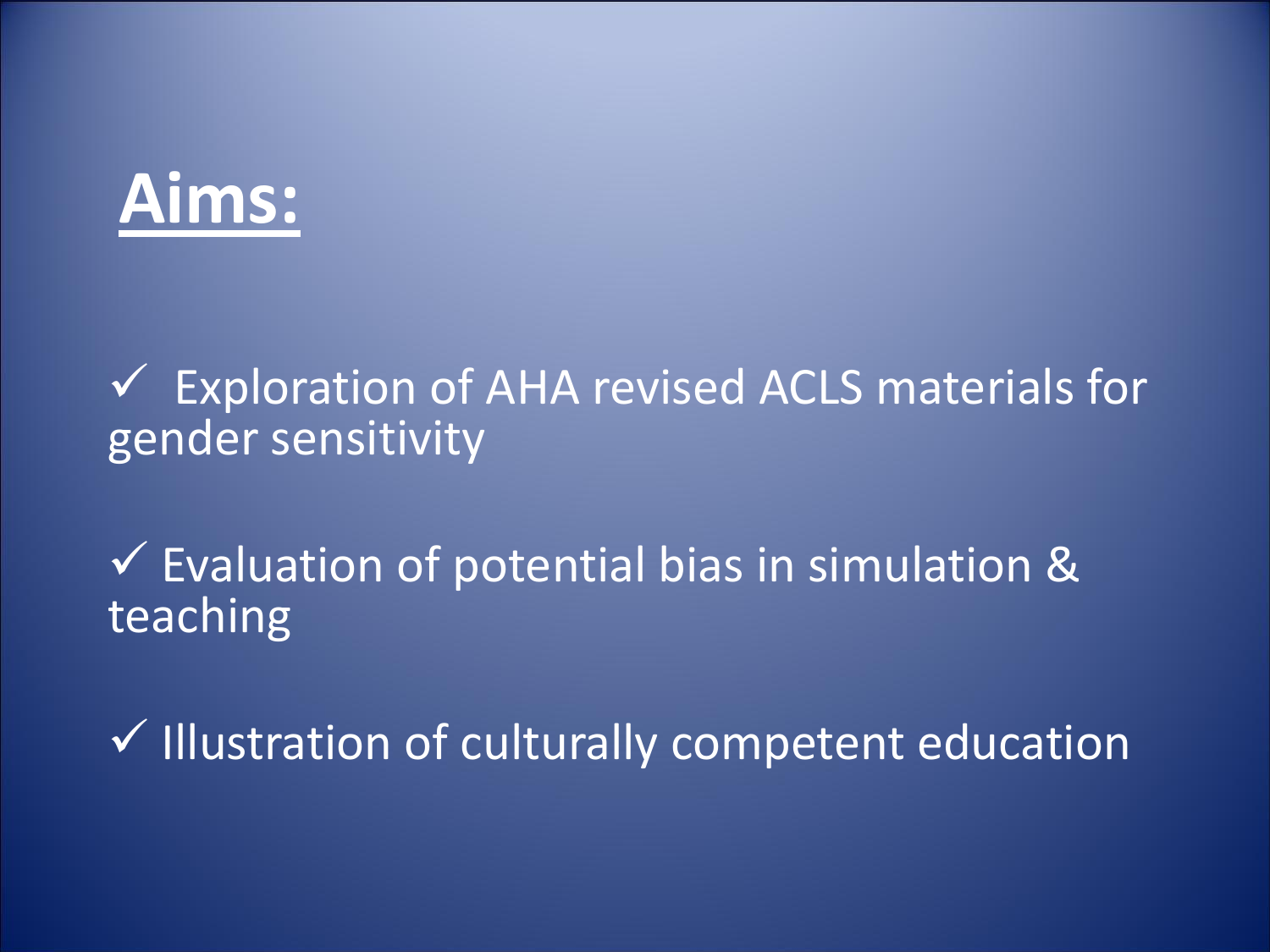## **Background:**

 Cardiovascular disease #1 cause of death in women - Disproportionately affecting minority women

Culturally competent health care:

- Sensitive to the health beliefs & behaviors, epidemiology & treatment efficacy of different population groups

Expanded the concept to include entire female population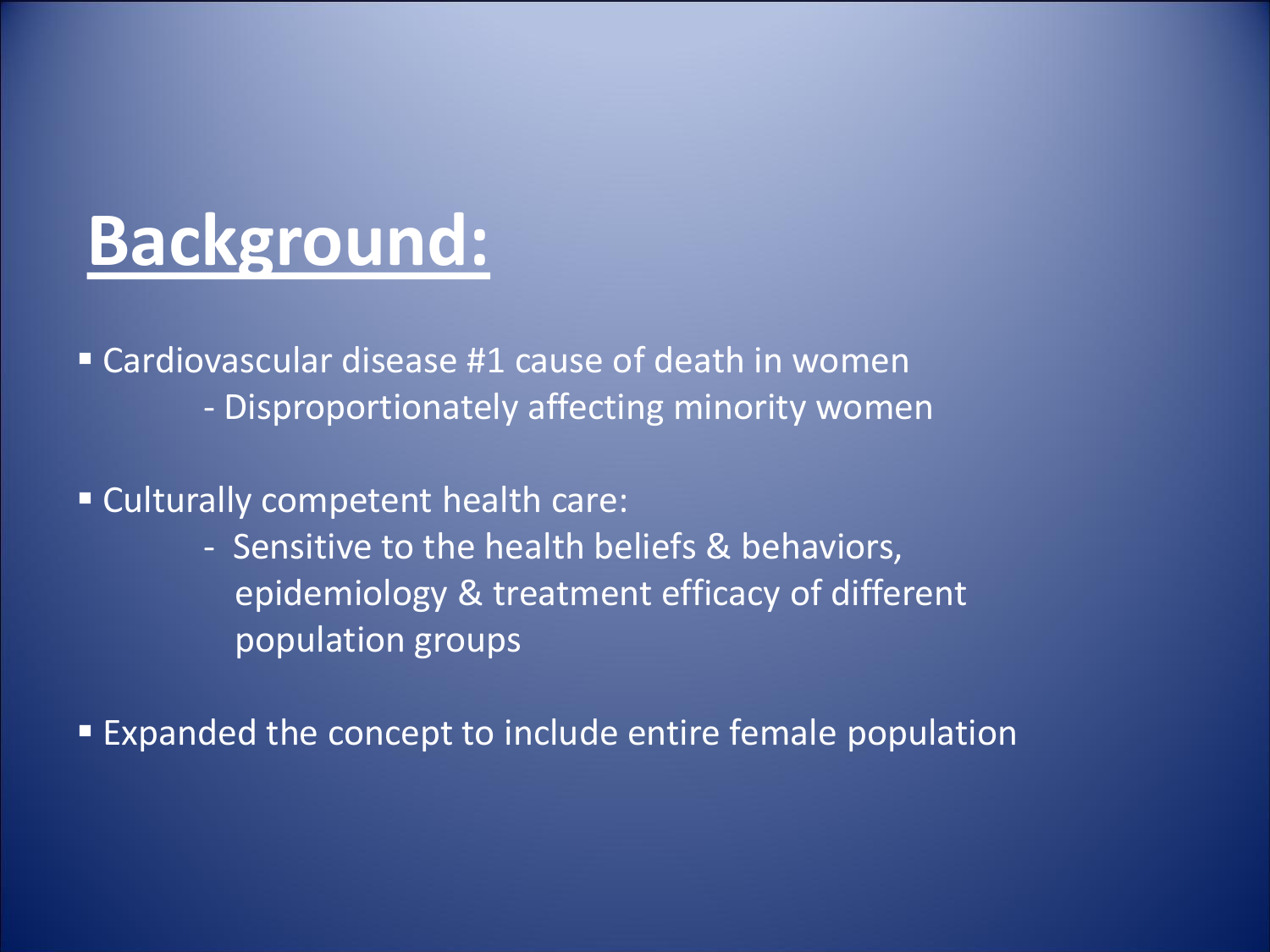# **Methods:**

■ Review of ACLS education materials

- **Pre-course materials**
- **Instructor and provider manuals**
- **Illustrations**
- **Case vignettes**
- Compact discs
- **Algorithms**
- **Test materials**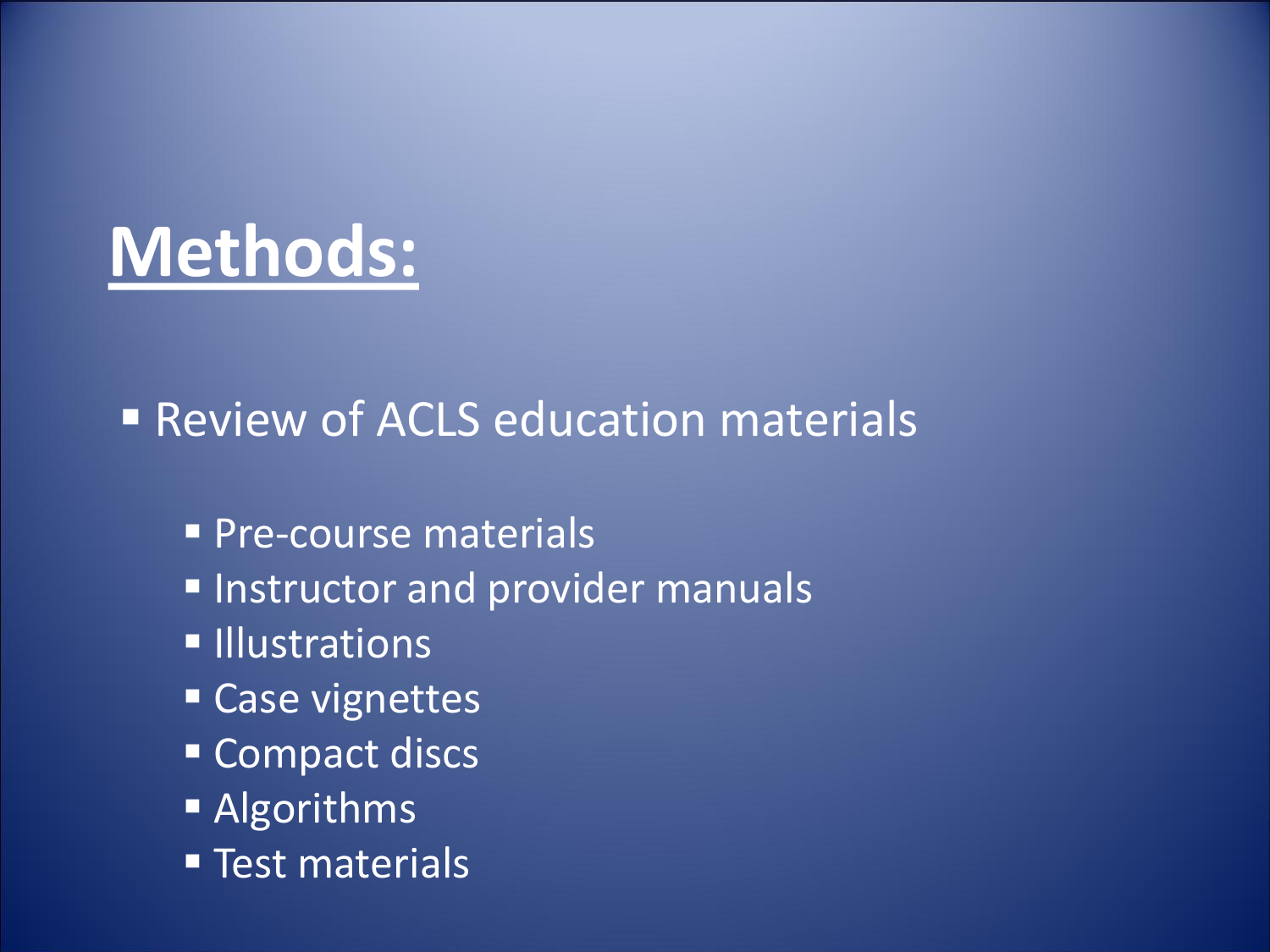## **Results:**

### $\triangleright$  Room for improvement

### $\triangleright$  Provider text discussion

- Consistent with symptomatology classic to males
- Early warning signs in women (not classic) not listed

### $\triangleright$  Provider disc

- Every simulated case (both human and mannequin) uses a Caucasian male patient
- No mannequin with female characteristics
- No mannequins with minority skin color